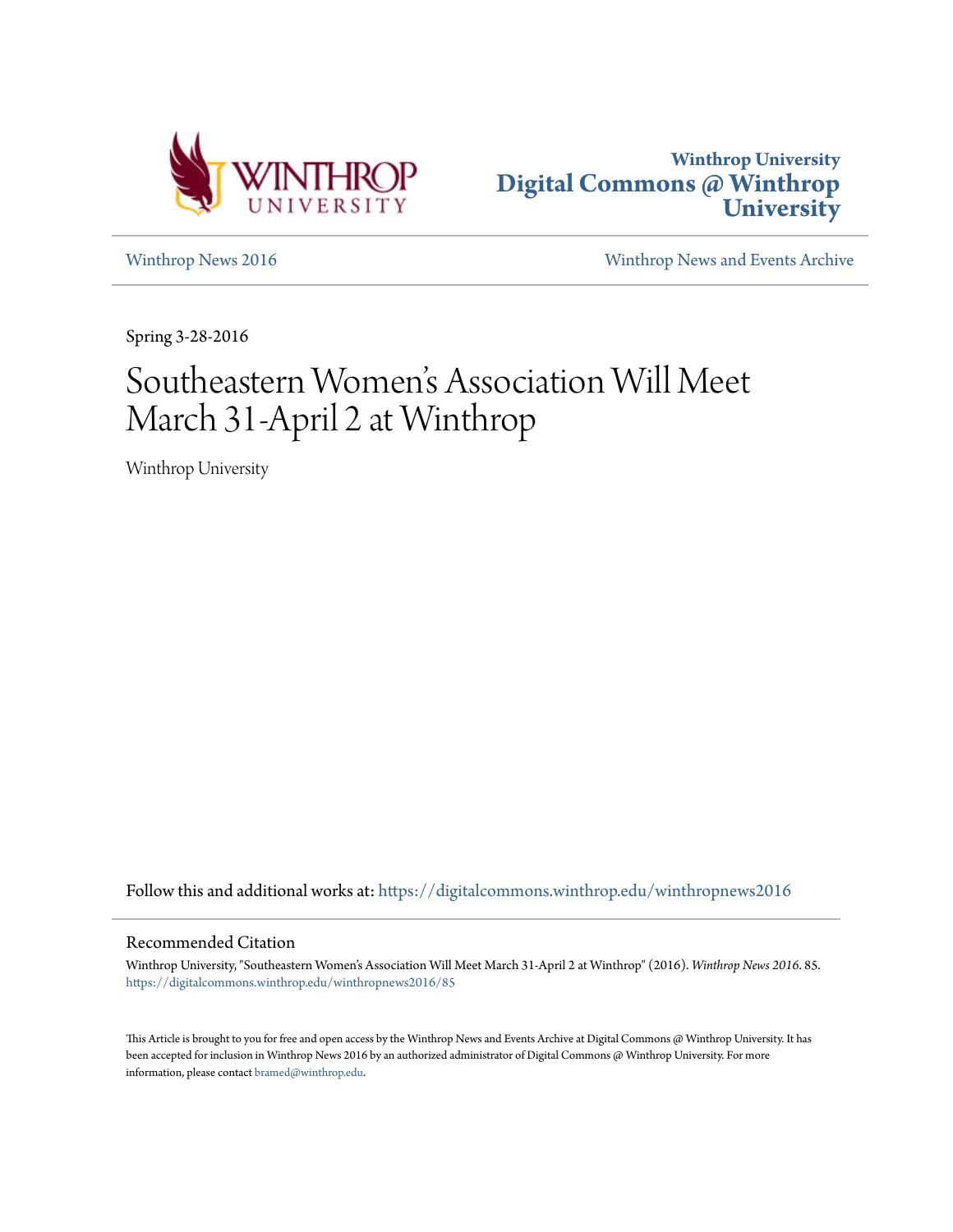



**AFFAIRS ATHLETICS GIVING**

**ABOUT ADMISSIONS & AID ACADEMICS STUDENT**

**O** SHARE - 89 年 -

All News

Archives

RSS News Feeds

Winthrop in the News

# 03/28/2016 **Southeastern Women's Association Will Meet March 31-April 2 at Winthrop**

# **Quick Facts**

**Women convening for the conference will hear** from dozens of speakers as they discuss the conference's focus: "Intersectionality in the New Millennium: An Assessment of Culture, Power, and Society."

 $\blacksquare$  The three-day conference is sponsored by Winthrop's women's and gender studies program of the Department of Interdisciplinary Studies.



ROCK HILL, SOUTH CAROLINA – More than 250 women will convene at Winthrop University March 31-April 2 for the 40th Anniversary Southeastern Women's Studies Association (SEWSA) Conference.

They will hear from dozens of speakers as they discuss the conference's focus: **"Intersectionality in the New Millennium: An Assessment of Culture, Power, and Society."** Intersectionality is the study of the intersections of race, gender, class and sexuality politics and their impact on public policy.

Ange-Marie Hancock

The three-day conference is sponsored by Winthrop's women's and gender studies program of the Department of Interdisciplinary Studies.

"It is an honor to host the 40th Anniversary SEWSA Conference at Winthrop," said Jennifer Leigh Disney, professor and chair of the Department of Political Science and director of the women's and gender studies program. "Most universities selected to host the conference have graduate degree programs in women's studies. Women's and gender studies at Winthrop is an undergraduate minor. We are proud that we were selected to host the conference so that we can bring 250 participants from around the country and even the world to engage in intersectional conversations and see what we have to offer here at Winthrop."

The keynote address will be given on March 31 by Ange-Marie Hancock, an author and associate professor of political science and gender studies at the University of Southern California. She will speak on her new book by Oxford University Press, "Intersectionality: An Intellectual History" (2016). As one of the primary scholarly authorities on intersectionality, Hancock is widely quoted in the media, has served as an international expert in American politics for the U.S. Department of State, and conducted the preliminary research and created the original business model for the Women's National Basketball Association.

Another engaging speaker will be **Rose Hamid** of Charlotte, North Carolina, who will speak on April 1 on **"Muslim Women's Rights in Intersectional Perspective."** Hamid, president of Muslim Women of the Carolinas, became prominent for her January protest at the Donald Trump rally at Winthrop Coliseum from which she was removed.

A third highlight will be an April 2 lunch session on **"Indigenous Rights, Gender, and PostColoniality"** featuring **Catawba Nation Chief Bill Harris** and women leaders from the local Catawba Nation and the Catawba Cultural Preservation Project.

The three-day conference has received support from two community sponsors, the Rock Hill/York County Convention and Visitor's Bureau and the Arts Council of York County.